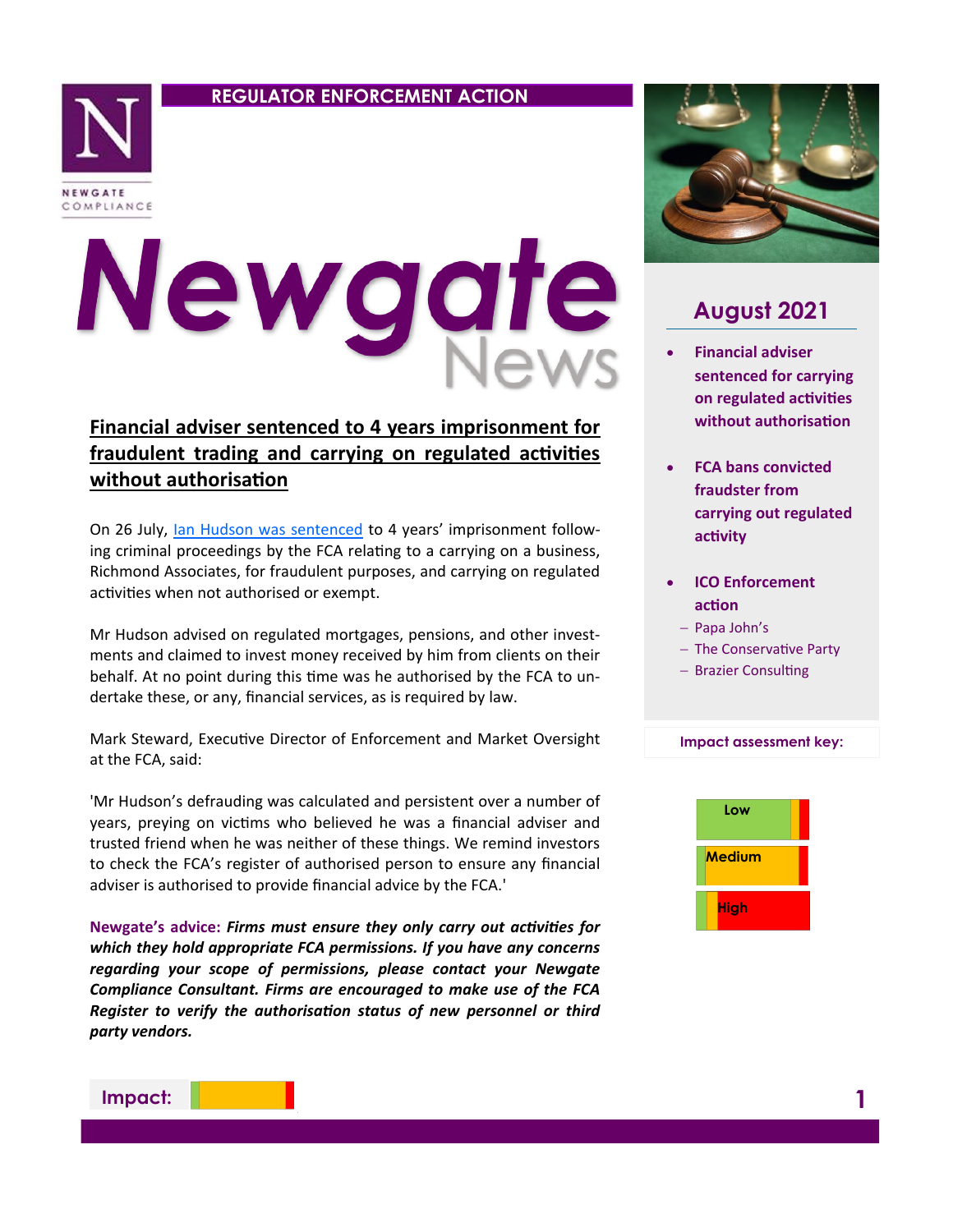# **FCA bans convicted fraudster from carrying out regulated activity**

On the 9 July, the FCA banned [Matthew Creed](https://www.fca.org.uk/news/press-releases/fca-bans-convicted-fraudster-carrying-out-regulated-activity) from performing any regulated activity after their investigation found Mr Creed had failed to inform them about a previous bankruptcy and a disqualification as a company director.

Mr Creed was convicted of dishonesty offences under the Insolvency Act 1986 and the FCA found he lacks honesty and integrity in respect of his dealings.

Between February and August 2012, whilst a director of PEL, Mr Creed dishonestly executed eight transfers which removed £166,000 from the company's accounts. Additionally, in June 2016, Mr Creed became aware he was the subject of a criminal investigation for executing fraudulent transactions. As an approved person Mr Creed was required to report the fact he was under criminal investigation, in addition to the fact of his qualification, and failed to do so.

**Newgate's advice:** *Regulated individuals must ensure they are aware of their reporting obligations to the FCA. If you are in any doubt, please contact your Newgate Compliance Consultant. Additionally, firms are reminded that they must ensure their senior managers and certified staff remain fit and proper for their controlled functions. Firm should also implement periodic employee compliance declarations which can help raise any issues to the Compliance Officer. Our Gateway system is an online compliance tool which helps firms to manage employee related compliance obligations. Contact us for a free demo of the system.* 



### **ICO Enforcement**

# Papa John's (GB) Limited

Papa John's Limited [has been fined £10,000](https://ico.org.uk/about-the-ico/news-and-events/news-and-blogs/2021/06/ico-fines-national-takeaway-pizza-company/) for sending 168,022 nuisance marketing messages to its customers. An ICO investigation found that Papa John's was relying on a 'soft opt in' exemption in order to send marketing texts and emails, which allows organisations to send electronic marketing messages to customers whose details have been obtained for similar services but offers a simple way for people to refuse or opt out. The ICO ruled that Papa John's could not rely on this exemption for customers that had placed an order over the telephone, as they were not given the option to opt out at point of contact nor were they provided with a privacy notice.

Andy Curry, ICO Head of Investigations said: "The law is clear and simple. When relying on the 'soft opt in' exemption companies must give cus

tomers a clear chance to opt-out of their marketing when they collect the customers details. Papa John's telephone customers were not given the opportunity to refuse marketing at the point of contact, which has led to this fine."